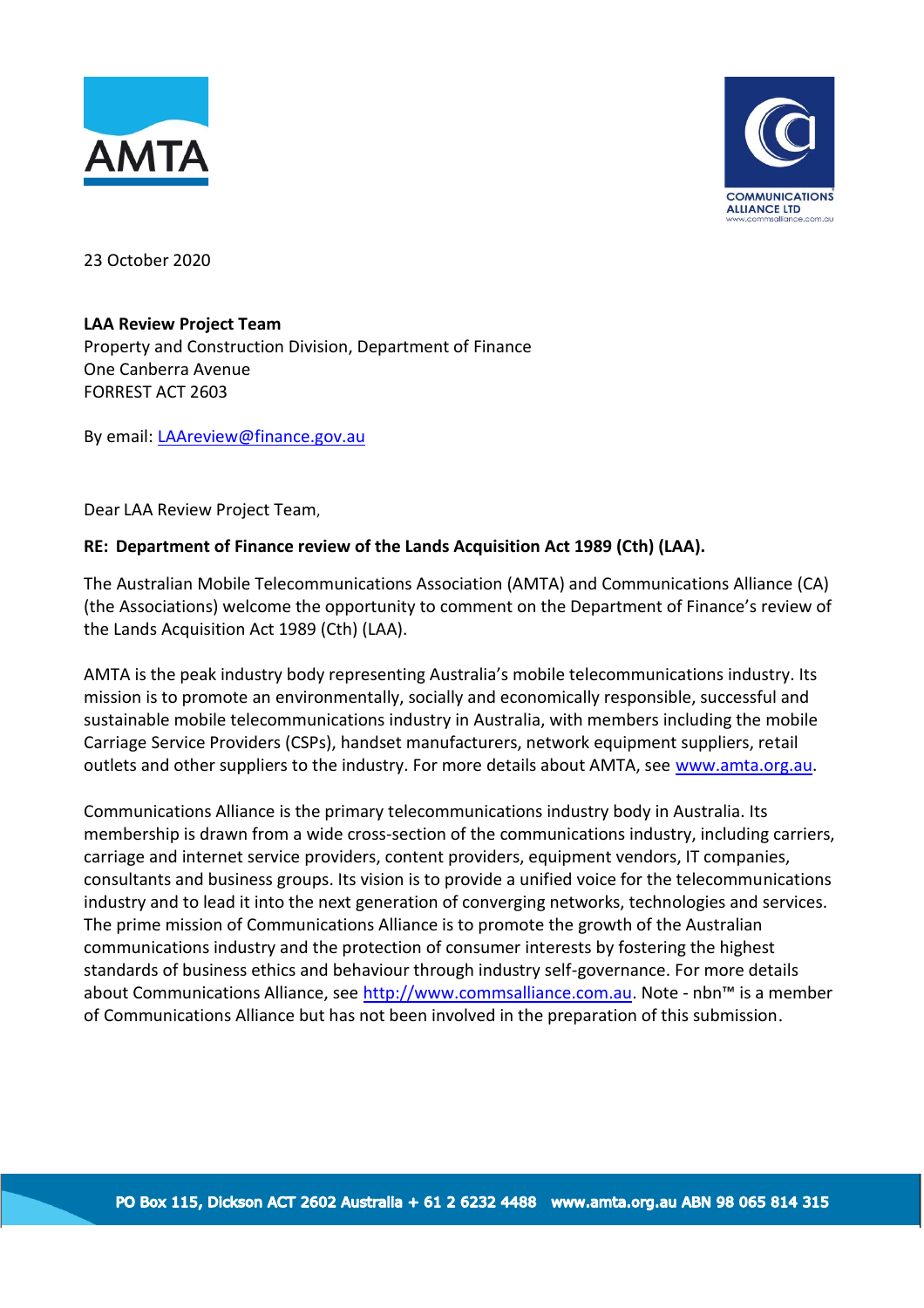Mobile and wireless broadband continues to play a key role in stimulating Australia's economic growth and productivity. The "*Mobile Nation 2019 – The 5G Future"* 1 report by Deloitte Access Economics found that the mobile industry alone continues to make a significant contribution to Australia's economy. Deloitte Access Economics estimates that the mobile industry contributed \$22.9 billion of value added to GDP in 2017-18 with a forecast uplift to GDP of \$65 billion by 2023.

As the world starts to recover from the impacts of COVID-19, we expect that mobile and wireless connectivity will continue to be an even more significant driver of economic growth and play a key role in Australia's recovery as it enables service providers to offer cost-effective technology to meet consumer demand for data and new advanced mobile and fixed 5G services.<sup>2</sup>

During the COVID-19 crisis, Australia's mobile and wireless network operators have continued to invest in the deployment of 4G, and increasingly 5G, networks and we note that the pace of deployment has not slowed during this time.<sup>3</sup> Indeed, the role mobile and wireless connectivity plays has become even more important given the current COVID-19 emergency where telecommunications in general, and mobile connectivity in particular, has become such a critical element of managing flexible working arrangements and maintaining important social contact in times of extraordinary isolation from social and work environments. This has followed the summer bushfire crisis, which again demonstrated that mobile and wireless sites are critical infrastructure consistent with power lines, roads and water pipes. The Australian Government has recognised following both these emergencies that mobile and wireless telecommunications assets are key pieces of critical infrastructure.<sup>4</sup>

The industry's contribution to the Australian community includes its significant long-term investment in the deployment of network infrastructure to support mobile and wireless services, central to which is the acquisition of land, or rights to access land, to build and develop network facilities. Most usually, our members seek to achieve such access through commercial arrangements with landowners and property managers, however this can make members subject to unreasonable demands on rental and other arrangements from landowners where no other remedy for obtaining such access is available.

The Associations' carrier members invest considerable resources in developing and maintaining infrastructure at many thousands of sites throughout Australia. Mobile and wireless infrastructure at such sites can easily exceed \$1 million in capital works, making our members effectively captive tenants due to the high relocation costs when renegotiating existing leases upon renewal. Additionally, landowners may utilise our members' investments to claim improved value of the land which they advocate must be reflected in rental increases. This can significantly disadvantage our members and may discourage further investment, particularly in rural and remote areas (where, ironically, the need for such services is most critical) since annual land rents may exceed the freehold value of the land.

<sup>&</sup>lt;sup>1</sup> Deloitte Access Economics, *Mobile Nation 2019- The 5G Future*, commissioned by AMTA 2019.

<sup>&</sup>lt;sup>2</sup> Ericsson and Arthur D. Little, **5G** for business: a 2030 market compass, Oct 2019, page 3

<sup>3</sup> ChannelNews, [Telstra 5G rollout undeterred by coronavirus,](https://www.channelnews.com.au/telstra-5g-rollout-undeterred-by-coronavirus/) 26 May 2020

<sup>4</sup> https://minister.infrastructure.gov.au/fletcher/media-release/acma-report-highlights-ways-improvetelecommunications-network-resilience-during-bushfires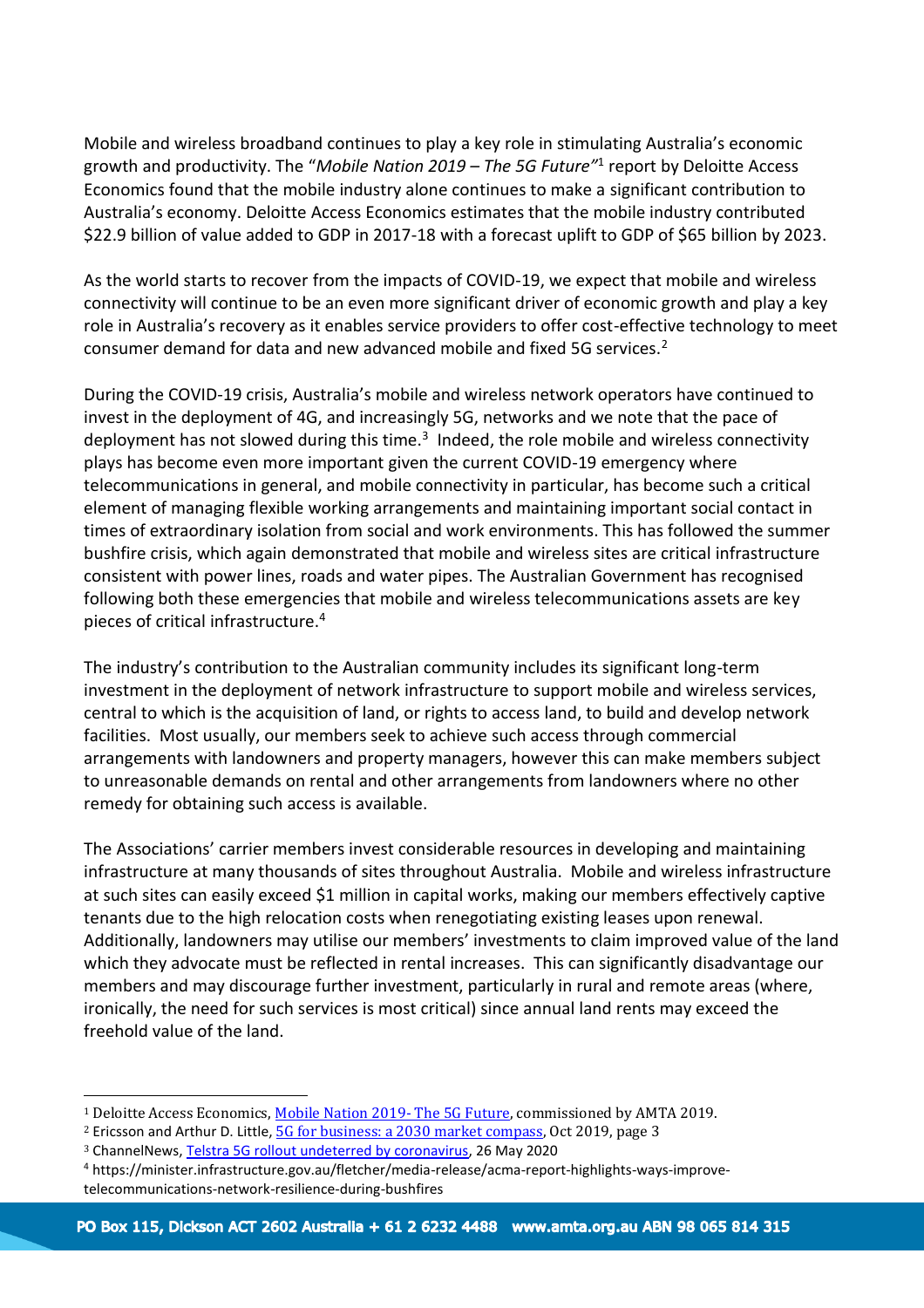What has been highlighted by the recent Covid-19 and bushfire events, is that dependable, long term and robust telecommunications networks are in the public interest and that the above concerns regarding landholders' potential to frustrate Carriers' ability to establish or renew suitable tenure pose significant risks to Carriers being able to deliver these services across the country, irrespective of technology. Minimising avoidable service disruption and outages to Carrier services (sometimes affecting whole towns) and maximising the public benefits of Carrier investments in new technology and expanded geographical infrastructure footprints will better serve the needs of Australians and the Australian economy in its accelerated transformation coming out of Covid-19.

To address this unsatisfactory situation, the Associations propose that compulsory land acquisition powers for Carriers be instituted in the LAA review. It is suggested that it would be unlikely Carriers would regularly exercise such powers, but rather the availability of this remedy as a last resort would enable Carriers to negotiate reasonable commercial rates since landowners would not have the comfort of knowing that the Carriers' only other remedy was relocation at uneconomic cost.

The Associations note that the provision of land acquisition powers to Carriers would be in accord with similar powers already available to State based utilities for essential services such as electricity, water and gas, and that mobile and wireless communications and connectivity is now recognised as an essential service in the same way as those utilities and should therefore enjoy similar powers.

The discretion to utilise such powers responsibly is already demonstrated by the Associations' members in their deployment of 'low impact' facilities under Division 3 of Schedule 3 of the Telecommunications Act 1997 Cth (Telco Act). Carriers normally use these powers to install cables under roads and within buildings and also to deploy small antennas on existing infrastructure such as buildings and other public utility structures. Carriers issue many tens of thousands of LAANs annually but attract only a very few unresolved statutory objections which are requested by the landowner to be referred to the TIO for determination. Moreover, where low impact mobile facilities are deployed, our members almost always successfully enter into commercial agreements for tenure at sites, illustrating the success of having an alternative remedy (i.e. issuing a compulsory LAAN in lieu of reaching a commercial agreement whereby the landowner receives no associated rental) in bringing landowners to reasonable commercial terms.

However, the low impact installation powers can only be used for new low impact installations (captured by the Low Impact Facilities Determination 2018 Cth) and cannot be used to provide ongoing rights of occupancy for the new or existing and more substantial facilities subject of commercial tenure (such as towers and aggregated network sites providing mobiles, fixed wireless and fixed line networks) In this case, land acquisition powers would serve the similar role where Carriers are unable to secure or renew tenure on reasonable terms.

The Associations further note that facilitating network deployment, particularly in rural and remote areas where typically such land acquisition would have little impact on communities, could have a significant beneficial impact in the provision of services under the Government's Mobile Blackspot Program, thereby leveraging the investment the Government has already made in recognition of the critical need for these services in such areas.